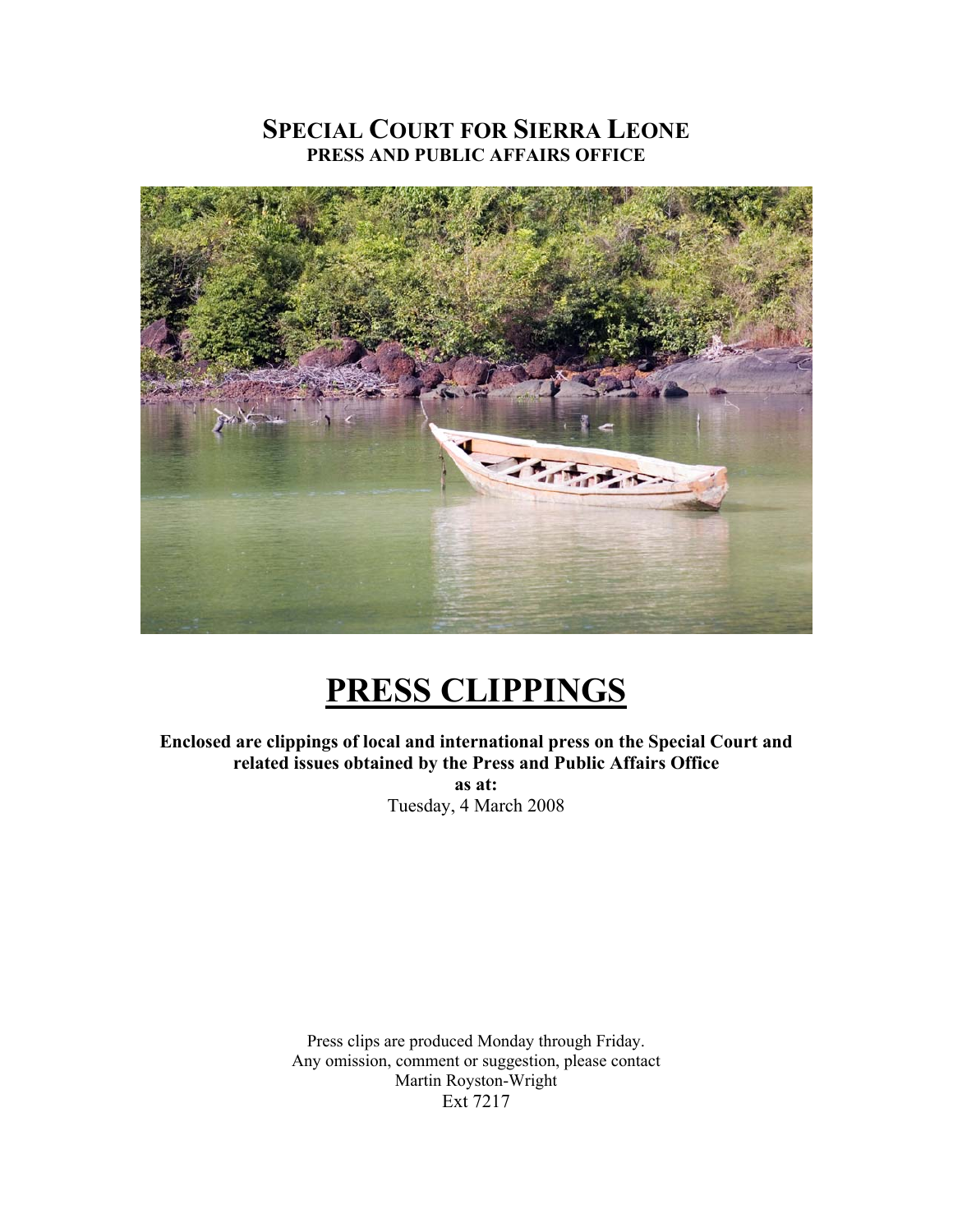| <b>International News</b>                                         |              |
|-------------------------------------------------------------------|--------------|
| (Untitled) / BBC World Service Trust                              | Page 3       |
| (Untitled) / BBC World Service Trust                              | Page 4       |
| War Crimes Prosecutor Seeks \$600M / Running Africa               | Page 5       |
| War Crimes Court Upholds Sentences / Legalbrief Africa            | Page 6       |
| Sierra Leone: Revenge and Reconciliation / Le Monde Diplomatique  | Pages $7-11$ |
| UNMIL Public Information Office Complete Media Summaries / UNMIL  | Pages 12-13  |
| New Khmer Rouge Tribunal Report / Open Society Justice Initiative | Page 14      |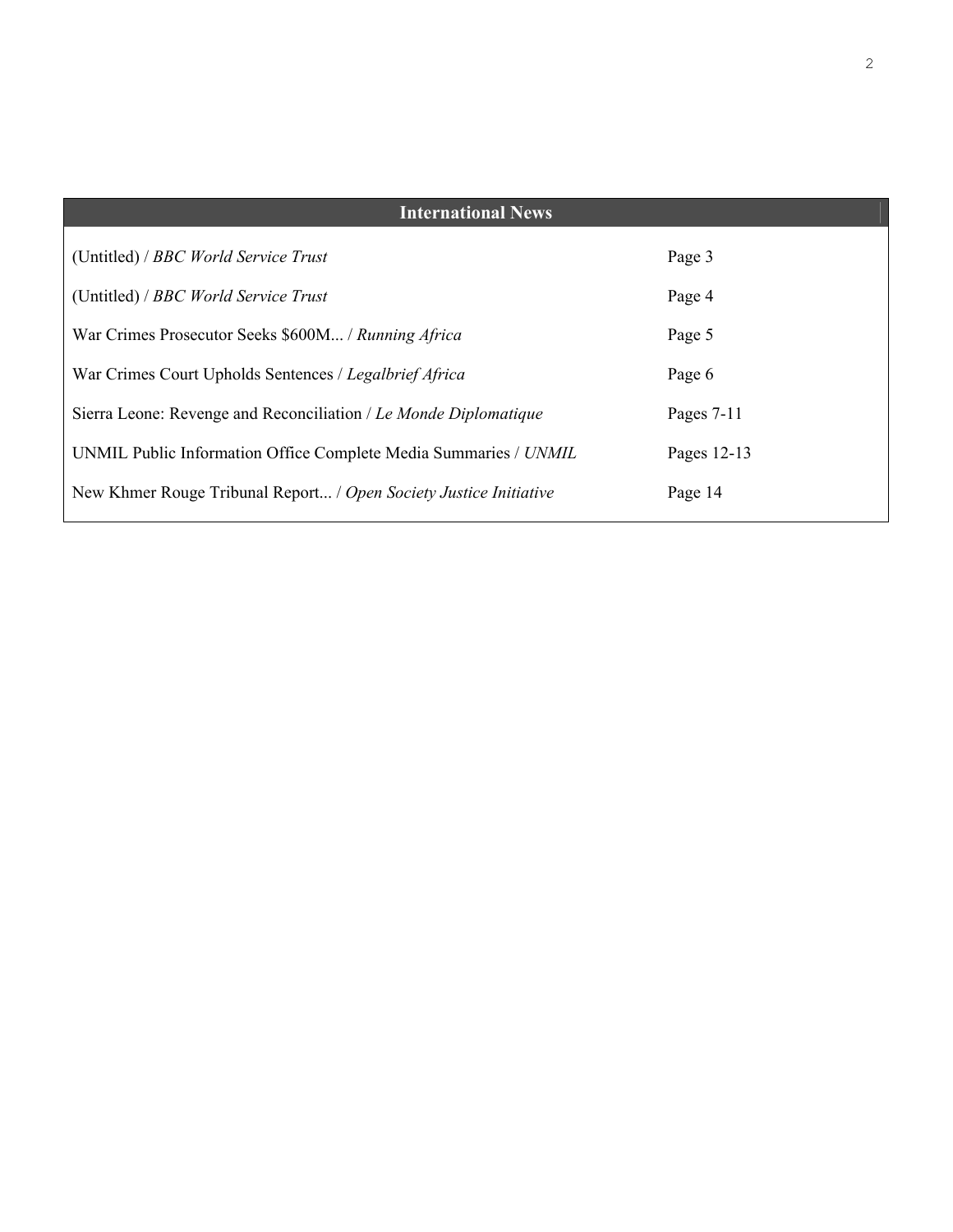## BBC World Service Trust

Monday, 3 March 2008

By Abdul Rashid, at The Hague (translated from Krio)

RASHID: Prosecution Witness TF1-362 continued his testimony in closed session. All the parties attended the proceedings, including Mr. Charles Taylor.

While this was going on, the representative of the Amputee Association, Jabaty Mambu, who came to observe the Court, said he liked the way and manner the trial is being conducted, and how Mr. Taylor is comporting himself. But Mr. Jabaty Mambu told journalists at The Hague said he would prefer they spend some of the money on amputees who suffered in the war.

The Amputee Association representative said conditions for amputees in Sierra Leone are still bad. Mr. Taylor's Defence receive \$100,000 every month for the trial.

In like manner, the Chief Prosecutor of the Special Court for Sierra Leone, Stephen Rapp, said that although it's entirely unlikely he will look for more witnesses to testify against Mr. Taylor, he told the press he would keep his options open – although he said maybe the Judges would not allow that if it was too late.

The former Liberian president faces 11 counts at the Special Court at The Hague for war crimes and crimes against humanity.

Abdul Rashid for Search for Common Ground and BBC World Service Trust, at The Hague.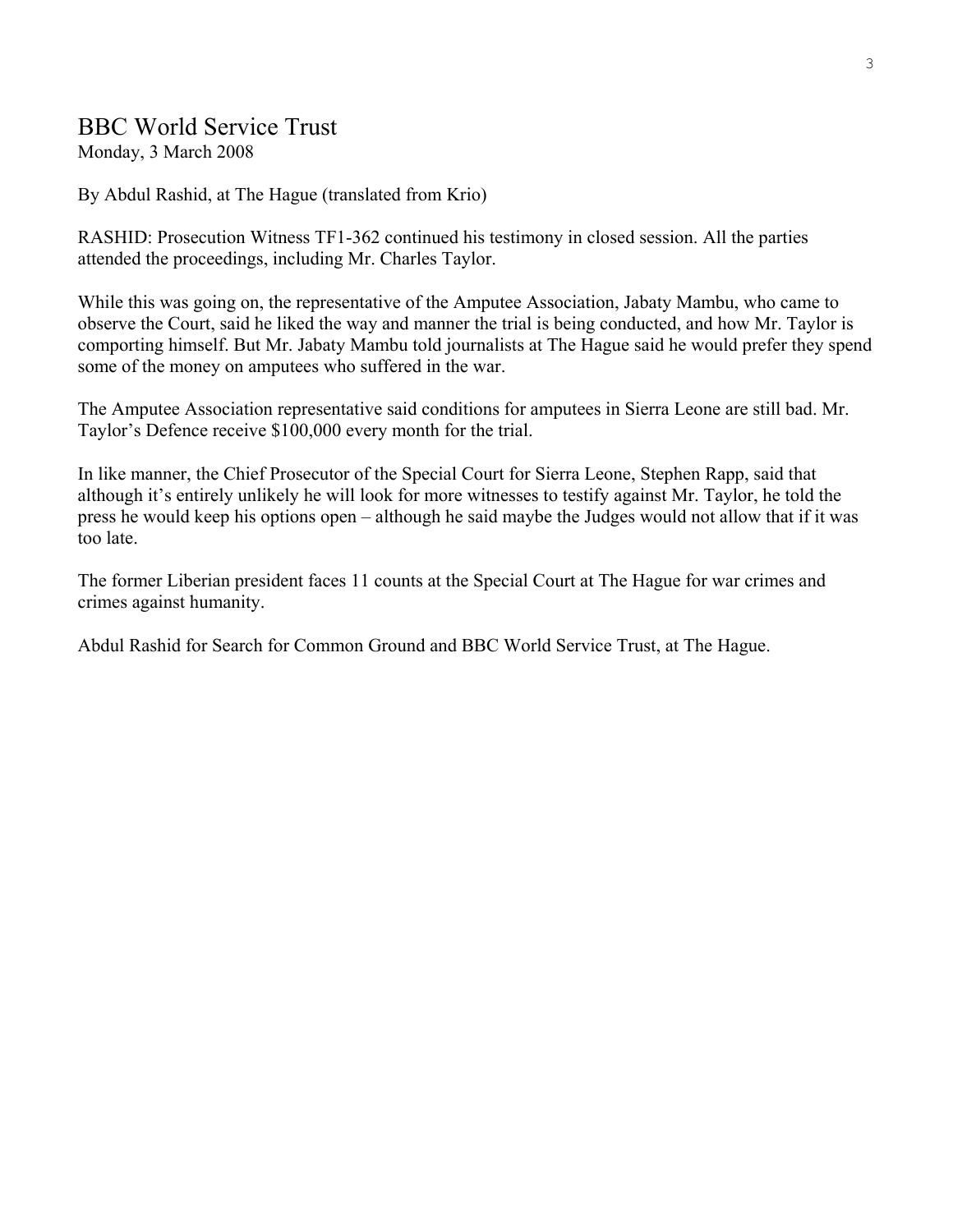## BBC World Service Trust

Monday, 3 March 2008

By Abdul Rashid, at The Hague (translated from Krio)

RASHID: The Defence and Prosecution have expressed satisfaction at the pace of the Taylor trial at The Hague. Although the Prosecution already has many witnesses to testify against the accused, Chief Prosecutor Stephen Rapp said he is keeping his options open in seeking new witnesses. He told Abdul Rashid in this interview about the number of witnesses already in his list.

STEPHEN RAPP: Well we're talking about roughly 72 witnesses that we look to bring in person. At the end of the day it may end up in the 60's. It depends how this process goes forward. Keep in mind we've got about another 70 that are prepared to come that are crime base witnesses that we hope to put in their statements in writing, so if the Judges were to deny us that we'd end up with 140 witnesses. But those other witnesses, those 70 or so, would be relatively quick – they'd be crime base witnesses who could testify an hour or two and a little cross-examination, so we could move through them quite rapidly. But we're hopeful what we would be able to do it with about 70 live. We have the 18th witness on the stand today in closed session. We anticipate that concluding today and a new witness on an open session starting like today or tomorrow morning and some more open witnesses between now and the break. So we're a quarter into the case, and by the time we get to the tenth week we're going to be close to a third of the way into the case.

RASHID: Well certainly you will not be seeking new witnesses in the course of the trial.

RAPP: Well that's not impossible. I mean the Judges recently granted a motion to vary our witness list and take some names off and to add others. Our investigators are in the field talking with individuals. There's always the possibility that we'll decide to add a particular witness [though that] would invariably involve us coming forth and saying "Judges, this witness is so important that if e call this one there's three others that we won't need to call." But the later we do that, the less likely the Judges are to approve it. So it's not real likely that we'll be changing the witness list, but we keep that option open.

RASHID: Chief Prosecutor of the Special Court for Sierra Leone speaking to Abdul Rashid in The Hague.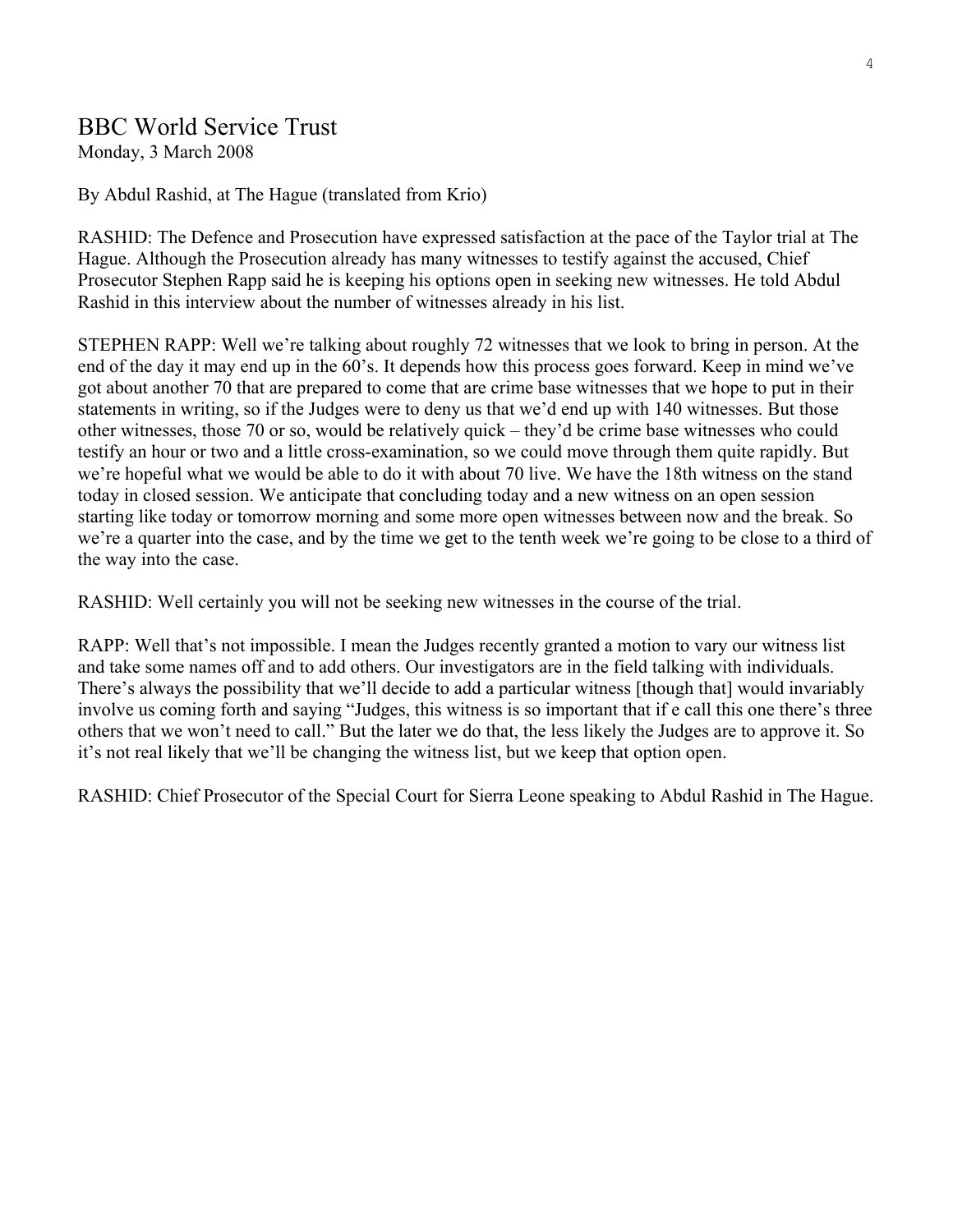## Running Africa

Sunday, 2 March 2008

## **War crimes prosecutor seeks \$600M of Taylor's assets as restitution for victims**

Stephen Rapp, the prosecutor in Charles Taylor's war crimes trial, is working toward making some of the former Liberian president's assets, said to be worth US\$600 million, available as restitution to the victims of the civil wars in both Sierra Leone and Liberia.

Rapp told the *AFP* that the amounts were "stolen from the Liberian treasury" and largely composed of stolen diamonds from Sierra Leone.

"We're working on the Taylor assets with a special team from the British government (to) make them available to victims both in Sierra Leone and Liberia," Prosecutor Stephen Rapp told the *AFP* in The Hague. "If the judges convict him for pillage, in part for pillaging the diamonds in Sierra Leone, we can then go back to the court after that judgment and say 'these diamonds were worth X amount of money, so we want a judgment for X million dollars," Rapp continued in his interview with the newspaper. "We can then enforce that judgment against his assets and ask an order for restitution to the victims and the Sierra Leone government."

The Special Court for Sierra Leone is charging Taylor on 11 counts of war crimes and crimes against humanity for his role in Sierra Leone's diamond-fuelled civil war during 1991-2002. Since trial, which is taking place in The Hague, opened on January 7, 18 witnesses have testified to Taylor's role in orchestrating rebel forces and their brutality in neighboring Sierra Leone. Some of the witnesses have been put in protective custody, fearing repercussions should they return home to Sierra Leone. The *AFP* noted that, so far, some insiders' testimonies have been able to link Taylor to the people who physically carried out the crimes.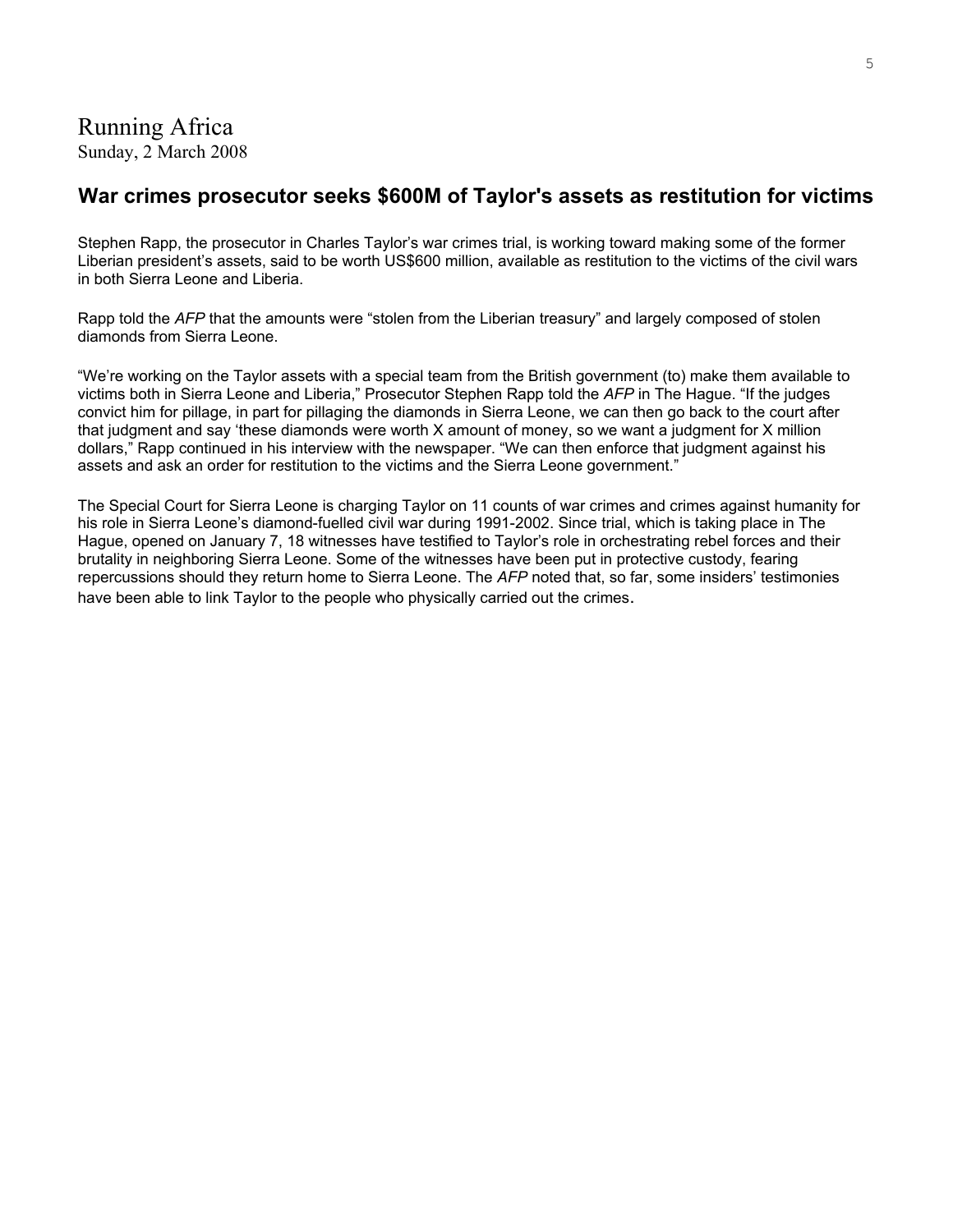## Legalbrief Today (South Africa)

Monday, 3 March 2008

#### **War Crimes Court upholds sentences**

Published in: Legalbrief Africa Date: Mon 03 March 2008 Category: Sierra Leone Issue No: 270

Sierra Leone's War Crimes Court has rejected an appeal by three former militia leaders against long jail sentences handed down last year for atrocities committed during the former British colony's civil war.

'The court finds no reason to interfere (with the sentences),' Presiding Judge George Gelaga King told the Special Court for Sierra Leone. According to a report on the News24 site, the UN-backed tribunal jailed Alex Brima and Santigie Kanu for 50 years each and Brima Kamara for 45 years for crimes committed during the diamond-fuelled 1991-2002 conflict. Gelaga-King said the judging panel 'took into consideration the gravity of the crimes committed, as being the most heinous, brutal and atrocious crimes ever recorded in human history'. The three were convicted of 11 war-crimes charges, including terrorism, enslavement, r ape and murder. Last year's ruling marked the first time an International court issued a conviction on the conscription of child soldiers, who in Sierra Leone were often drugged and forced into battle.

Full report on the News24 site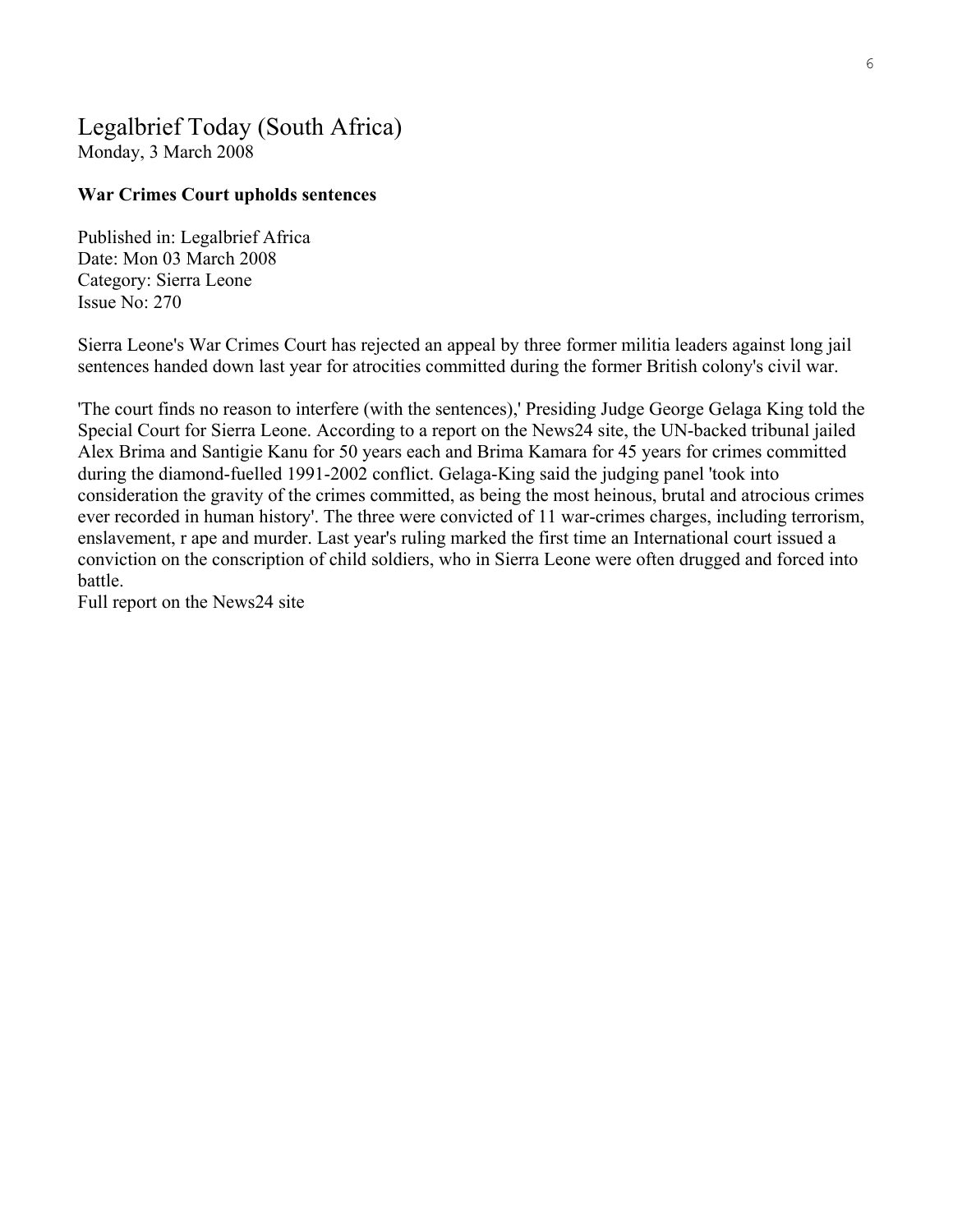## Le Monde Diplomatique

March 2008

*'The bad child must stay with the community'* 

#### **Sierra Leone: revenge and reconciliation**

*They were murderers, rapists, torturers, butchers and their victims in Sierra Leone's civil war. Now – for the moment, since diamond-funded conflict and chaos could return at any time – they try to fight in less destructive ways and resume the real lives they can barely remember* 

#### By Angela Robson

Dabo Seidu has tried to erase his former life. And he would prefer it if his passengers could do the same. "I'm not afraid of people," he declares, barking a command to one of his junior trainees at Kailahun Town's transport yard. "I've always had to defend myself." A frayed black denim waistcoat displays a supremely toned upper body. "This is my own vehicle. I bought it with my own money and I'm proud of it." He jumps on the back of a red and black motorbike and revs the engine.

The motorbike-taxi station is the busiest place in Kailahun and stands opposite Locust Life, one of the town's drinking bars. Around 40 young men are busy at work, either cleaning bikes or heading off with passengers. They are all ex-combatants, some of whom fought each other in the civil war. This bikers' employment scheme aims to reintegrate them into the community. The bikers also provide the only reliable transport in Kailahun District, and in and out of neighbouring Guinea and Liberia.

The anti-government Revolutionary United Front (RUF), backed by Liberia's Charles Taylor, launched its first attack into eastern Kailahun in March 1991. Dabo fought on the side of the RUF between 1992 and 2001. Forced recruitment of children was an early feature of RUF strategy as well as rape, torture, execution, looting and cannibalism.

Dabo shouts rather than talks. "When people came to this town, they didn't tell us what their mission was, what their programme was. If they see you as a young man and strong, they will just recruit you by force – and you will join them. We didn't force any civilians to fight for us. With my own group we never chopped off people's arms and limbs, but I saw it happen."

On the highway out of Kailahun towards Liberia, we drive past a billboard of children's photos. Coloured panels of cloth and ribbons flutter like Tibetan prayer flags from the top. I ask Dabo if we can stop. There are hundreds of pictures, from babies to teenagers, staring out from behind protective plastic coating. Some have been photographed in their Sunday best – girls in long, lace-fringed dresses; boys in black waistcoats and suits.

These are Kailahun's lost children, displaced or abducted during the war. Beneath each picture is the child's name with contact details of the International Red Cross and the relatives who are trying to find them.

Dabo has never noticed the billboard before. When I ask him if these children might be dead, he talks about the appalling roads instead. "Since I was a little boy the road was bad. Nobody can blame the rebels that the road is bad. We just want the road to be developed."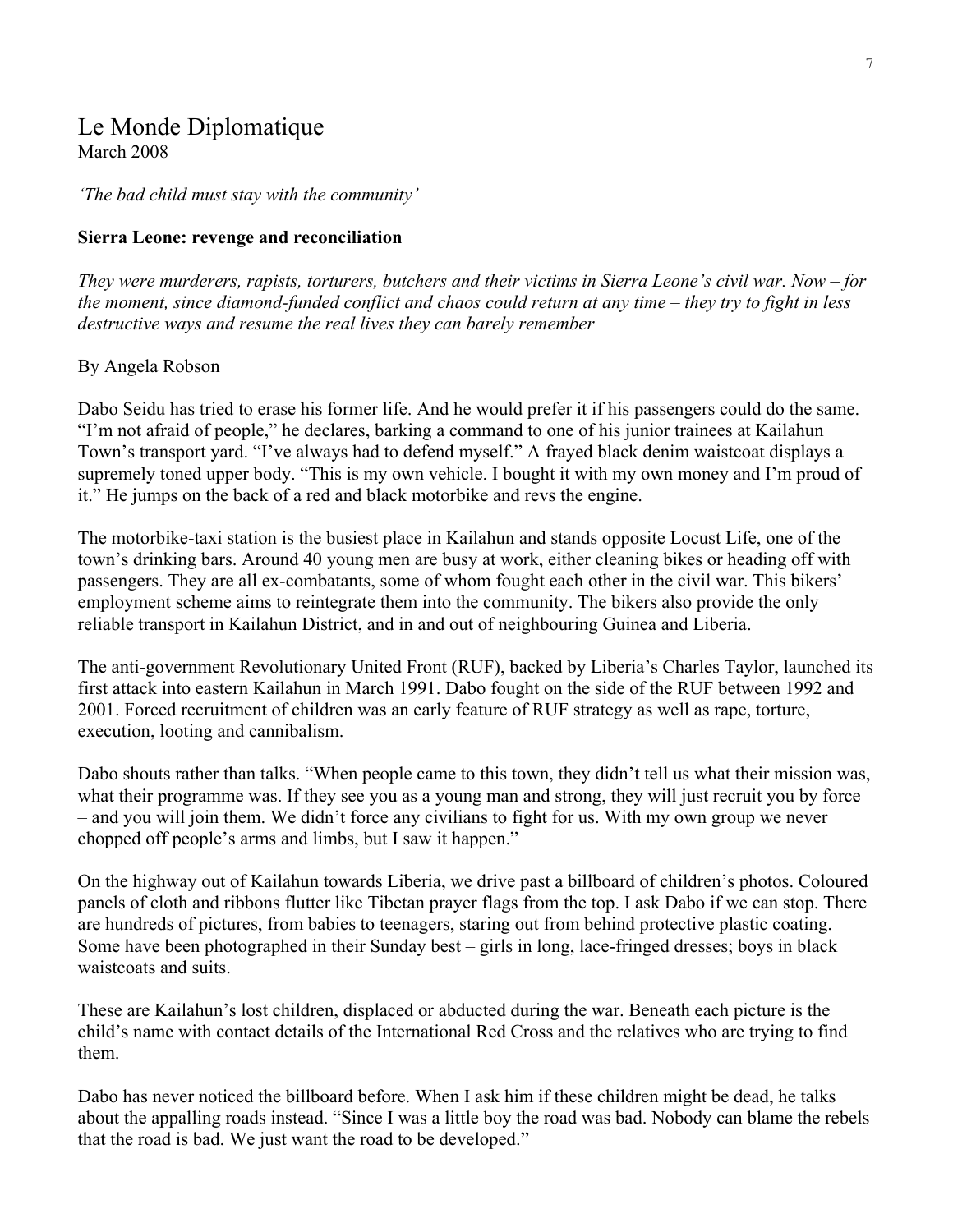What about his passengers? Are they afraid of the bikers? "People forgive us because we were born here and we live together. We stay here in the same place with our relatives. Our relatives were victims. Our relatives were perpetrators. There is a local saying in Krio, 'there is no bush in which to deposit a bad child – so the bad child must stay with the community'."

#### **Casualties of war**

"The RUF had terror on its side," (1) writes the American journalist and author, Greg Campbell, who came to Sierra Leone in 2001 to investigate the country's implosion from the diamond trade. "Composed almost entirely of illiterate and drugged teenagers, the rebels respected no boundaries… their signature crime was amputation."

According to Human Rights Watch (HRW), the majority of crimes were perpetrated by rebels from the RUF and the Armed Forces Revolutionary Council (2). Government forces and their allies, including the Civil Defence Forces, also committed serious crimes, although on a smaller scale and of a different nature. Children were used by all sides during the 11-year conflict: "Forces failed to distinguish between civilians and combatants. Families were gunned down in the street, children and adults had their limbs hacked off with machetes, and girls and women were taken to rebel bases and subjected to sexual violence" (3).

As many as 257,000 Sierra Leonean women and girls may have been raped during the civil war (4). Physicians for Human Rights found that half of those who came into contact with RUF forces experienced sexual violence (5).

By the end of the war in 2002 the nation's infrastructure had been seriously damaged. Nearly half the population was displaced. Kailahun was the first district to be attacked in the war, and the last to be disarmed; 80% of properties there destroyed during the conflict. In 2002 the UN-backed Special Court for Sierra Leone and Truth and Reconciliation Commission were set up to consolidate peace.

#### **'It's hard for them to readjust'**

"Seventy five per cent of youths in Kailahun District were actively involved in the war," says Dauda Kanu from Plan Sierra Leone, the children's development agency. Plan runs school programmes for former combatants that incorporate peace-building training and counselling for girls who had children as a result of rape. He has been closely involved with the Kailahun bikers' project. "The majority of these former fighters will have perpetrated atrocities, such as amputation, rape, killing and destroying property. They were not really conscious of what they were doing. They were over-drugged." Plan says that many child soldiers were deliberately desensitised to the horrors of killing and violent sexual assault – attitudes they found hard to shake off when they returned to normal society. Large numbers of demobilised child soldiers are now injecting illegal drugs. "They are conditioned to be disinhibited in every way to violent behaviour and sexual behaviour. It's hard for them to readjust (6).

"Initially, there was a high level of trauma in the population," says Kanu. "When members of the fighting forces came into the market place, people were shouting and provoking them. The spirit of forgiveness was low and the desire for revenge was high. But things began to change after the disarmament, demobilisation and reintegration (DDR) process. People began to accept these fighters back into society."

He believes the biker reintegration programme is a simple but vital step forward. "Honestly, we must acknowledge the immense contribution that they are making – they are working hard. They are moving traders from one point to another. Particularly with the bad road conditions, business is flowing because of their support in driving people around. They are also providing courier services. You will see a bike-rider and he will tell you that he's going to this point and you can easily give him a letter and he takes it without any fee.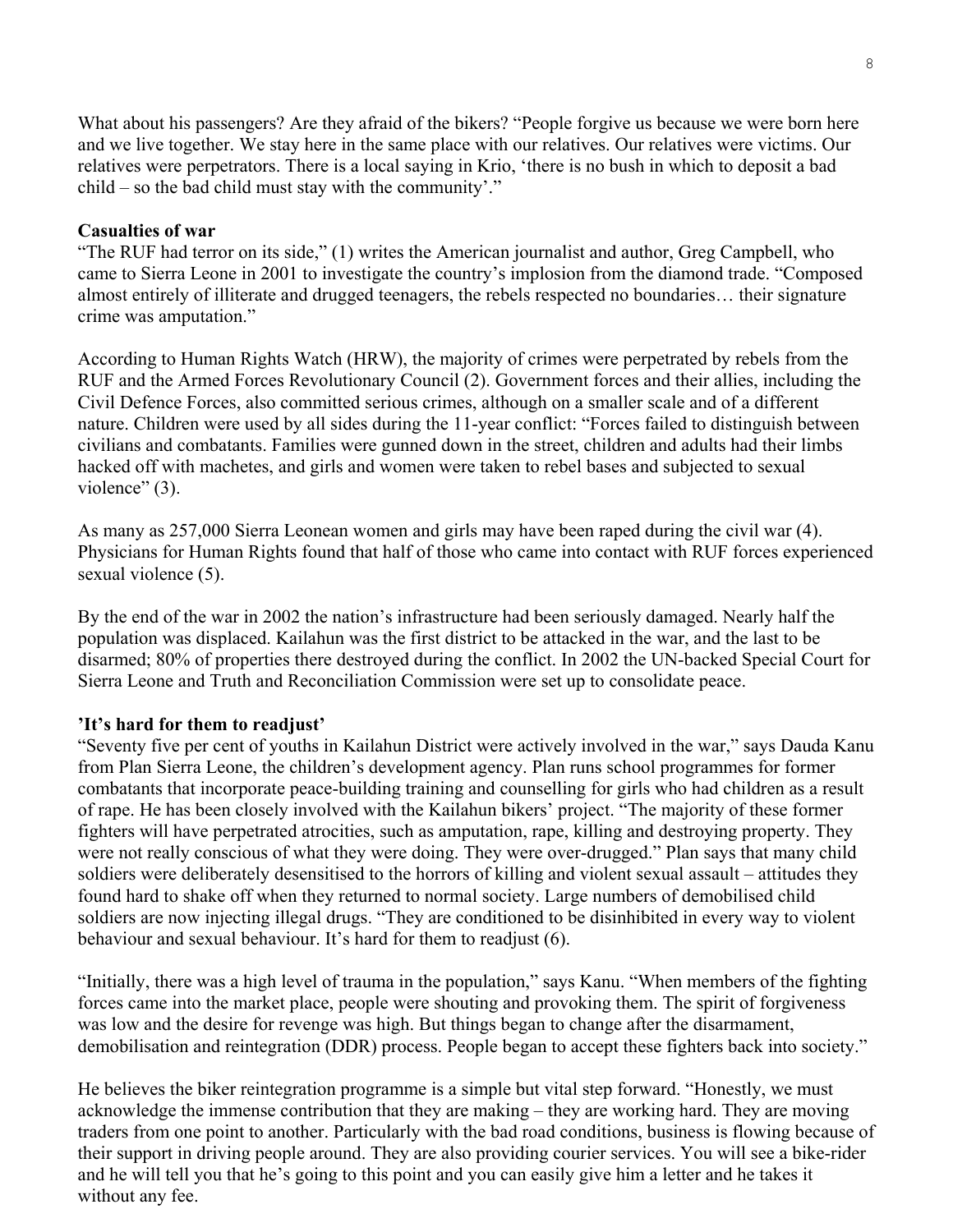"In the past, these boys were idle, they had no education, no work. That was the main reason the war broke out. The youths who took part in the war still feel stigmatised and ashamed and cannot come clean about their actions. Things are still a little bit jittery. We've got to get them busy."

#### **'They told us to lie flat on the ground'**

In a dimly-lit back room of Locust Life, Kailahun's Amputee Support Committee is gathering for its weekly meeting. During the civil war, the RUF rebels mutilated 20,000 people, hacking off arms, legs, lips, ears and sometimes breasts and genitals with machetes and axes. Cutting off arms was the RUF's response to Sierra Leone president Ahmad Tejan Kabbah's 1996 plea for citizens to "join hands for peace".

Miriam, a young woman with no lower arms, thrusts out her stumps and tells her story. "I was on my way home through the fields with my husband and we saw boys coming along the road nearby. When we got closer, we saw they were drugged up and had weapons. We had no time to get away. They told us to lie flat on the ground." She stops talking, sighs and looks at the floor. "We have shared our experiences many times and all we get is promises. Promises of training, employment, new limbs. Nothing ever happens."

Two other members of the group start shouting. Miriam is right. They are just being used. They didn't want to come here today; they don't feel safe; they don't want to give their names.

The owner of Locust Life, who is serving bottles of beer to passers-by, tells them they have nothing to fear. The chair of the Amputee Committee begins reciting the Lord's Prayer. Everyone joins in.

"It was over with very quickly," Miriam says of her amputation. "My husband was shot. They found me bleeding on the road. Amen."

#### **Diamonds that funded the war**

"Diamonds. They washed up in the water of streams, hid in the soft silt beds, even glinted underfoot on the roads and pathways," writes Sierra Leonean novelist Aminatta Forna in her memoir The Devil that Danced on the Water. "It was said that in Koidu people didn't look where they were going but walked everywhere with their heads bent down, gaze permanently trawling the ground for stones" (7).

Knee deep in orange water, 14-year-old Alfred pours bucket after bucket of gravel into a large circular sieve and searches for diamonds. We are in Dumba, just outside Kenema, a town built on rich, alluvial diamond fields, where the streets are lined with diamond-buying stores. Digging for diamonds has been Alfred's daily routine since he was nine, when he was brought to a mine by his older brother, Ismael.

Greg Campbell believes that the RUF profited by between \$25m and \$125m per year during the war by delivering rough gem-quality diamonds to the world's market.

"Because of their diamond wealth, throughout most of the war the RUF was better armed than its adversaries. Diamonds bought Kalashnikovs by the hundreds, Browning 12.7 millimetre heavy machine guns by the tens of dozens, and ammunition in million-block orders. Light artillery included rocketpropelled grenades, mortars, and SA-7 shoulder-launched surface-to-air missiles. The RUF bought helicopters for resupply... The RUF funded all this with proceeds from illegal diamond mining.

"There was certainly no lack of buyers. Everyone from legitimate brokers employed by Belgian cutting houses to agents of the Iranian-backed Lebanese terrorist organisation Hizbullah crowded the streets and hotels of Monrovia, eager for the chance to buy diamonds from the RUF: Monrovia was a no-man's land of freewheeling dealing in diamonds that had been soaked in the blood of innocent Sierra Leoneans" (8).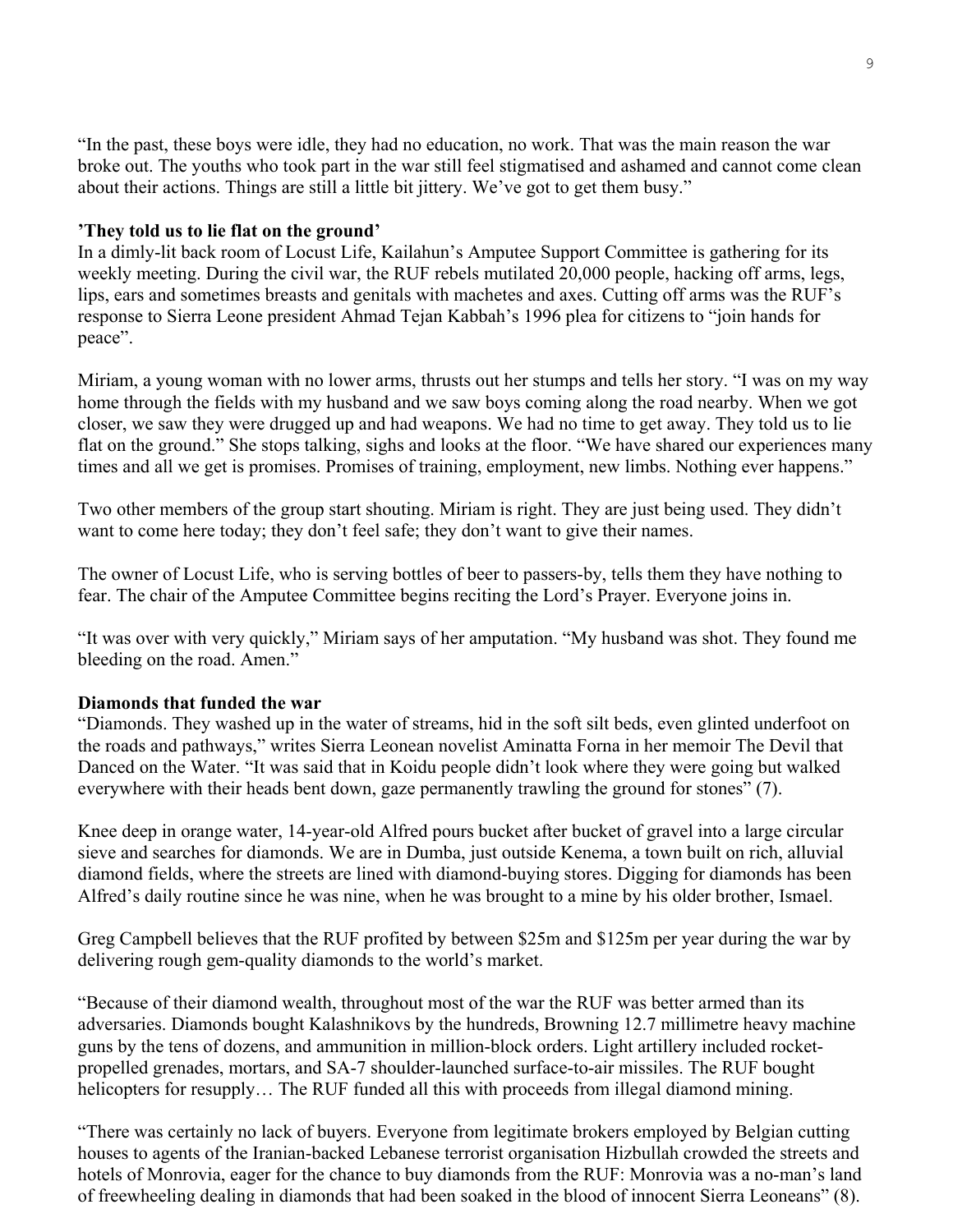The NGO Global Witness has also claimed that al-Qaida was able to funnel about \$20m worth of illegally-mined rough diamonds through Sierra Leone during the war (9).

Alfred and Ismael's parents, who were farmers, were killed in the conflict. Ismael was captured by the RUF and forced to dig for diamonds. "We found diamonds, but we got nothing, sometimes not even food. If they felt like it, they would beat you for no reason and they shot people if they thought they were hiding stones."

"A big part of Sierra Leone's recovery is helping the country address what underpinned the war," says Amnesty International's country director in Sierra Leone, Brima Abdulai Shreiff. "Primarily, the inequitable distribution of proceeds from diamond mining. It continues to be a source of tension and much more needs to be done to protect child labourers in the trade."

A report last year by Amnesty claims that, despite the introduction of the Kimberley Process, a certification system for rough diamonds that aims to prevent them from fuelling conflicts and financing terrorist networks, "conflict diamonds from Côte d'Ivoire are finding their way through Ghana into the legitimate diamond market. As the brutal conflict in Sierra Leone has shown, even a small amount of conflict diamonds can wreak enormous havoc in a country" (10).

"Since the war ended, I still dig, though I've not been lucky," says Ismael. He and his brother survive because they work in a gang of 10 men. "If one of us finds a diamond, we all get a share of the money." Alfred, at 14, is the youngest in the group. He would like to return to school but says he has no one to fund him. He points to his chest. "The work pains me, it is too hard, but one day, I'm sure, I will find diamonds."

#### **Rapping on the frontline**

High in the hills above Freetown, the road is lined with mango and tamarind trees and the sun beats down from a cloudless sky. Boga Slim, a rapper from the Sierra Leonean hip-hop group Natural Born Niggers, gestures to a collection of buildings on the horizon. On 6 January 1999 rebel forces entered the capital city from this point. They unleashed a campaign of terror, No Living Thing, during which an estimated 5,000 people were killed. Many others had arms amputated.

"I heard fierce firing and screaming," says Slim. "Though we'd been kind of expecting it, the invasion took us by surprise."

During the fighting, Boga Slim was captured by the West Side Boys, a splinter faction of the AFRC. He claims he survived by rapping. "We rapped on the frontline. We got them in the mood for killing. In the evening, we entertained them again. We had no choice. If you're not with them, your life is in danger. But I did not hold a gun."

Issa Davies, who works with youth and children's groups, says that, like other children caught up in the conflict, the West Side Boys were heavy users of homemade palm wine, locally grown marijuana and heroin bought with conflict diamonds.

"After the invasion of Freetown, they immediately transformed themselves as the West Side Boys. West Side comprised the SLA – the Sierra Leone Army – and jobless youths.

"These are the people who fought against civilians, who chopped off people's arms, who burned Freetown. You would see them with the American flag tied on their head; you'd see them with caps turned upside down. It's just like they'd been motivated by these West Coast American hip-hop stars."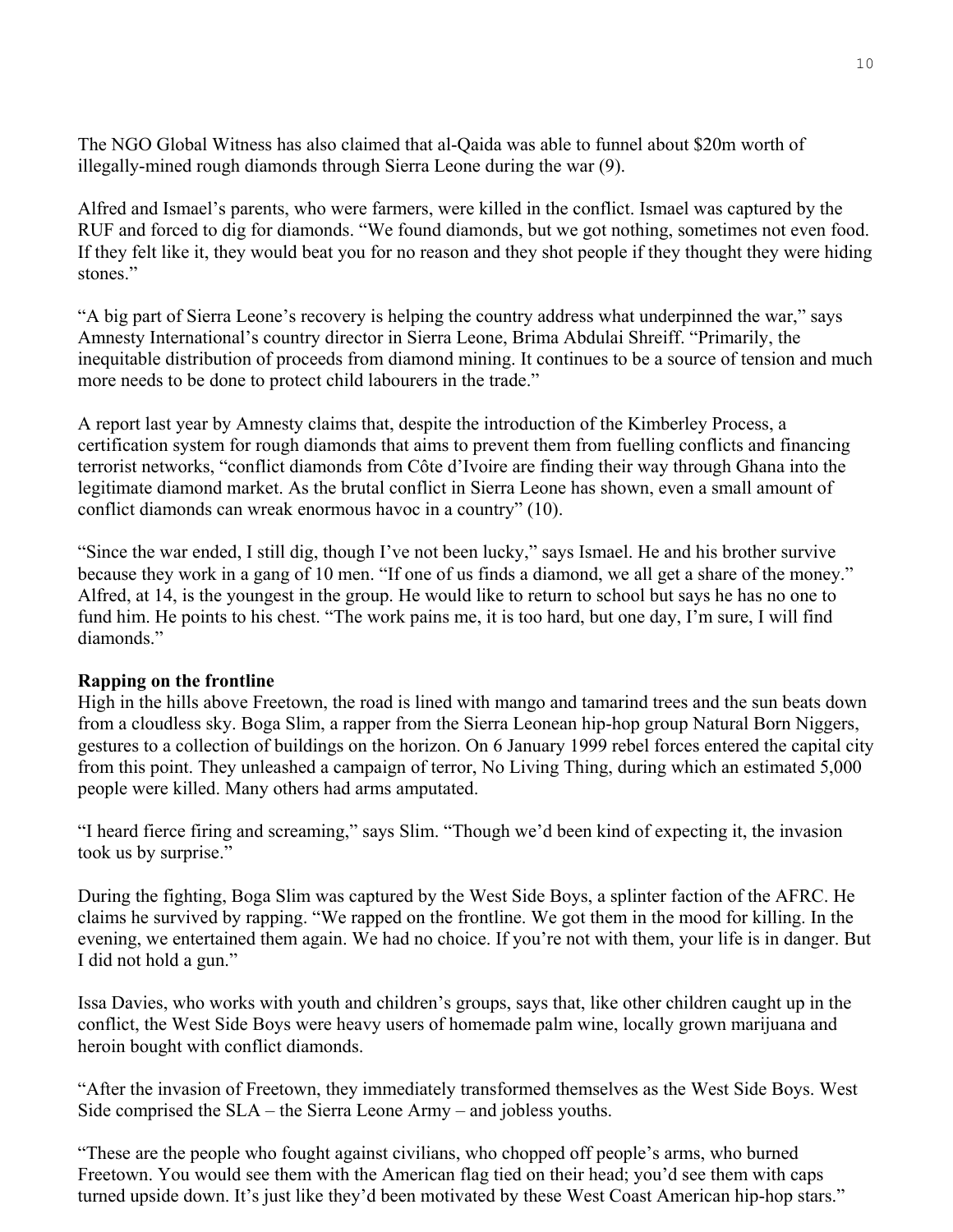Some of the ex-combatants who survived the war are now well-known rappers. Using a blend of hip hop and traditional goombay music, they out-rap each other and speak of peace and reconciliation.

"Hip-hop is popular among the youth," says Davies. "Now it's a grassroots, street-level music of rebellion, protest and struggle. The rivalry is still there between ex-combatants, but it's vented in local soundclash festivals. It's a way of braving the system and getting themselves to be more outspoken."

Boga Slim believes music can change things for the better. He performs his lyrics in Krio, the national language, so "people can feel it more".

Artists are also using soundclash festivals to protest about the way their country is being run. "We're highlighting corruption and unemployment," Slim says. "And the government is threatened. They've recruited their own rappers to perform on the radio and at soundclash festivals. They know we have influence and it makes them nervous."

#### **Regional warriors**

In its report "Youth, Poverty and Blood: The Lethal Legacy of West Africa's Regional Warriors", Human Rights Watch claims that a migrant population of young fighters – regional warriors who view war as an economic opportunity – glide back and forth across the borders of West Africa.

HRW says that the majority of former fighters interviewed who had taken part in the 2000-03 United Nations-sponsored DDR programme "received only partial benefits, were kept out of the skills training component of the programme or failed to receive any benefits at all. They also identified corruption in this process and an inadequate grievance procedure within the DRR program as serious problems. Many perceived the programme's failure to engage them as having contributed to their decision to take up arms in subsequent conflicts" (11).

Corinne Dufka, the report's author, says that former combatants are still vulnerable. "Many remain unemployed and frustrated. A chain is only as strong as its weakest link. If there's a weak link – and here I refer to a future armed conflict within the region – they may be easily be drawn into what many of them know all too well: the business of war. The laying down of arms in Sierra Leone is a success of sorts. But the issues that gave rise to the armed conflict – mainly poverty, corruption, weak rule of law – have not been adequately addressed by government and civil society. Much of the country has no electricity, unemployment is extremely high, corruption remains systemic. All of these things impact negatively on youth.

"The current administration is saying all the right things. What we'd now like to see them do is moving

from rhetoric to action. To address the issues which gave rise to Sierra Leone's exceptionally brutal war."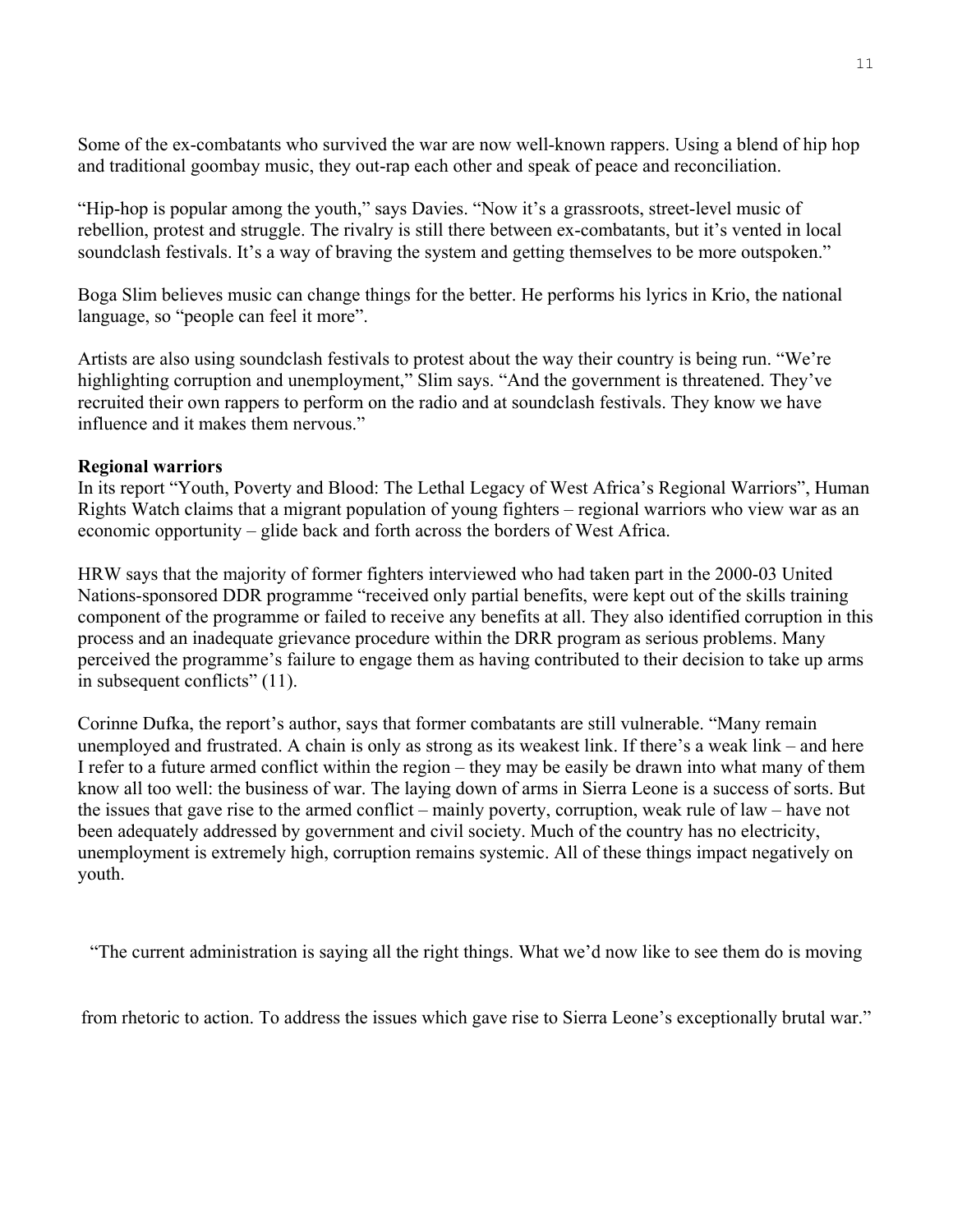

United Nations Mission in Liberia (UNMIL)

## **UNMIL Public Information Office Complete Media Summaries 3 March 2008**

*[The media summaries and press clips do not necessarily represent the views of UNMIL.]*

#### **Newspaper Summary**

**TRC Commissioners in Fist Fight in River Gee County** (Daily Observer, Public Agenda)

- Reports coming from Fish Town, the provincial capital of River Gee County, say hearings at Truth and Reconciliation Commission (TRC) in that part of the country had been marred by a fist fight that reportedly ensued between two commissioners over the weekend.
- The Public Agenda newspaper quoting sources said the brawl erupted from an argument between Commissioners, Pearl Brown Bull and Massa Washington regarding diverse opinion on official matters. The paper said the scuffle which lasted for nearly ten minutes left Commissioner Bull bruised and injured.

#### **200 AFL Soldiers Begin Warfare Course in Nigeria**

(Daily Observer, The Analyst, National Chronicle)

- The first batch of 70 soldiers of the Armed Forces of Liberia (AFL) were on March 1, 2008 airlifted by a Nigerian military aircraft, Hercules C-130, to the northern Nigerian city of Kaduna, to begin five months of courses in specialized warfare at one of Nigeria's most accomplished military institutions, the Infantry Corps Centre and Training School, Jaji, Kaduna.
- The soldiers are part of a selected batch of 200 to participate in a string of courses. The training is part of a military assistance package Nigeria had offered to Liberia.
- The specialized warfare course comprises training in jungle warfare, counter-terrorism and Mountain and Desert warfare. Addressing the troops prior to their departure, the Commanding Officer of the AFL, Major General Suraj A. Abdurrahman called on the soldiers to exhibit a high sense of patriotism and dedication in their courses and military assignment. The second and third groups are expected to leave on March 3 and 5 respectively.

#### **Executive Mansion Clarifies Magistrate Taylor's Dismissal**

(New Democrat, The Inquirer, Heritage, Public Agenda, The Analyst)

- The media reports that the Executive Mansion has clarified that the recent dismissal of Magistrate Milton Taylor is in keeping with the Constitution that gives President Sirleaf the authority to remove a magistrate from office for cause.
- An Executive Mansion released issued in Monrovia Sunday said President Sirleaf dismissed the Magistrate for his alleged role in releasing from detention 9 Ghanaians arrested with a consignment of cocaine on board a Liberian registered vessel, Blue Atlantic, and not because of the handling of the murder case of 13-year old Angel Togba as was reported.
- The New Democrat reports that the Ministry of Justice said neither the state nor the President would have interfered in the Angel's case and that the judge's dismissal stems from the drugs case. Lawyers for Mr. Hans Williams and his Fiancée, Mardea Paykue held in connection with the death of Angel said he was dismissed because he consented to hear their motion barring the girl's burial and demanding an autopsy and DNA.

#### **Visiting South African Mining Company to invest US\$1.6 Billion in Liberia**

(Public Agenda, The News, The Parrot, Plain Truth, The Informer)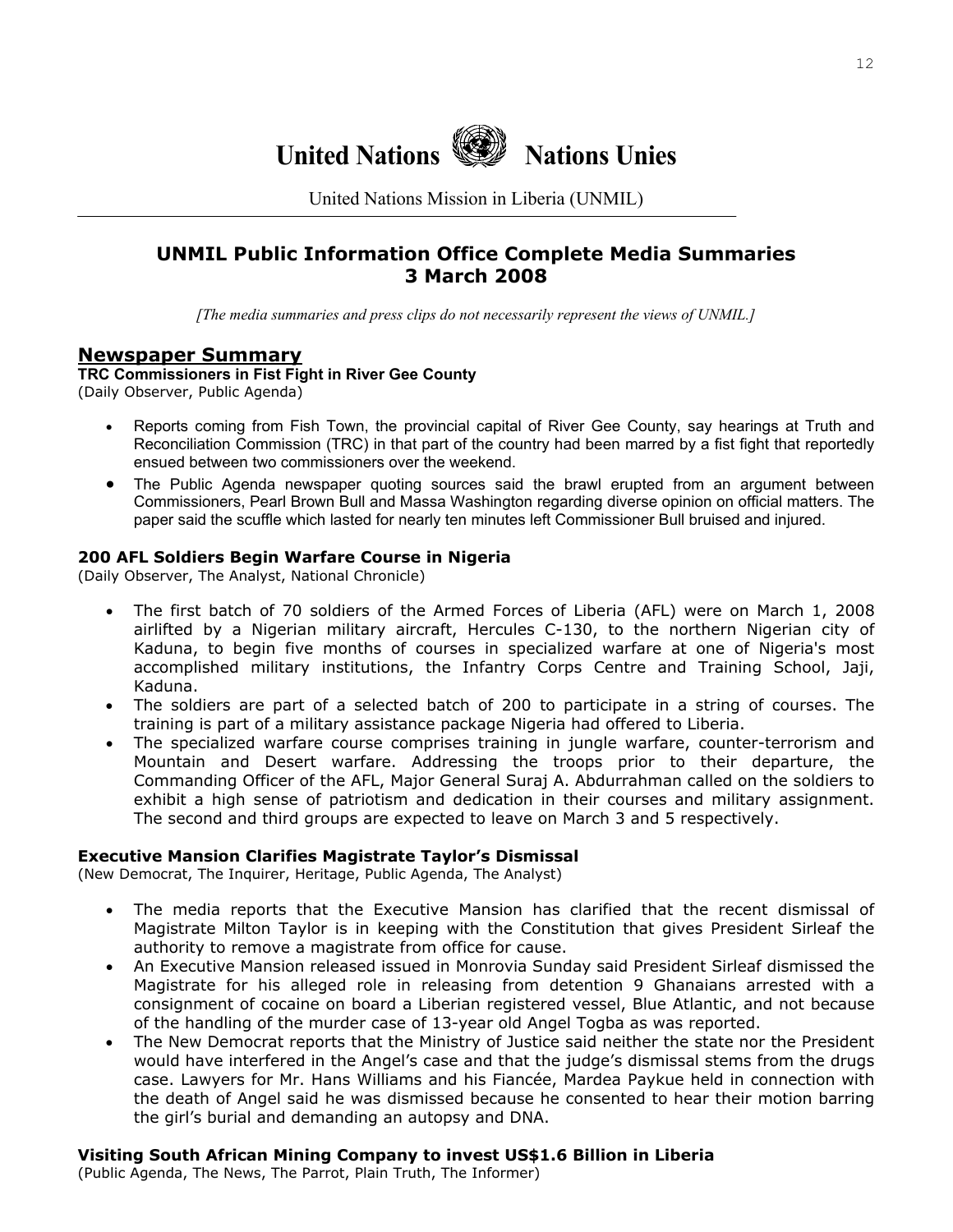- The South African based Delta Mining Consolidated that won the bid for the mining of the western cluster of Liberia says it would invest US\$1.6 billion in its operations in Liberia.
- The Chief Executive Officer of the company, Heine Van Niekerk told a news conference that the investment package would cover infrastructural development and social impact projects which he said would address the needs of the people living in the concession areas.
- Mr. Niekerk said when the official contract is signed, its operations would begin with exploration and feasibility study of ascertain the actual potential of the the mining sites. He said besides its mining activities, the company would also work alongside the communities of those mining areas to provide some of their basic social services. The Delta Chief Executive Officer then explained that the services would be provided based on the priorities the communities would identify.
- On the issue of employment, he said the company would highly consider Liberians mostly experts who have worked with past mining companies in the country. Mr. Van Niekerk spoke to reporters upon the arrival of a delegation of the company in the country.

## **Radio Summary**

#### **Local Media – Radio VERITAS** *(News monitored today at 9:45 am)*  **Executive Mansion Clarifies Magistrate Taylor's Dismissal**

*(Also reported on Truth F.M. and ELBC)* 

#### **Star Radio***(News culled from website today at 09:00 am)*

#### **Justice Minister and Former NTGL Chairman Meeting Unsuccessful**

- In an interview, Justice Minister Cllr. Philip Banks said a meeting aimed at prevailing on former Transitional Chairman Gyude Bryant to restitute money he allegedly embezzled has taken place in Monrovia.
- Minister Banks said while government is interested in prosecuting people who violate the laws, it is equally interested in avoiding prosecution when a compromise is reached.
- Minister Banks however indicated that the former Transitional Chairman maintained he is still innocent and does not have any money to restitute leaving government with no alternative but to go ahead with its prosecution against Mr. Bryant.

#### **South African Mining Company Poised to invest US\$1.6 Billion in Liberia**

 **\*\*\*\***